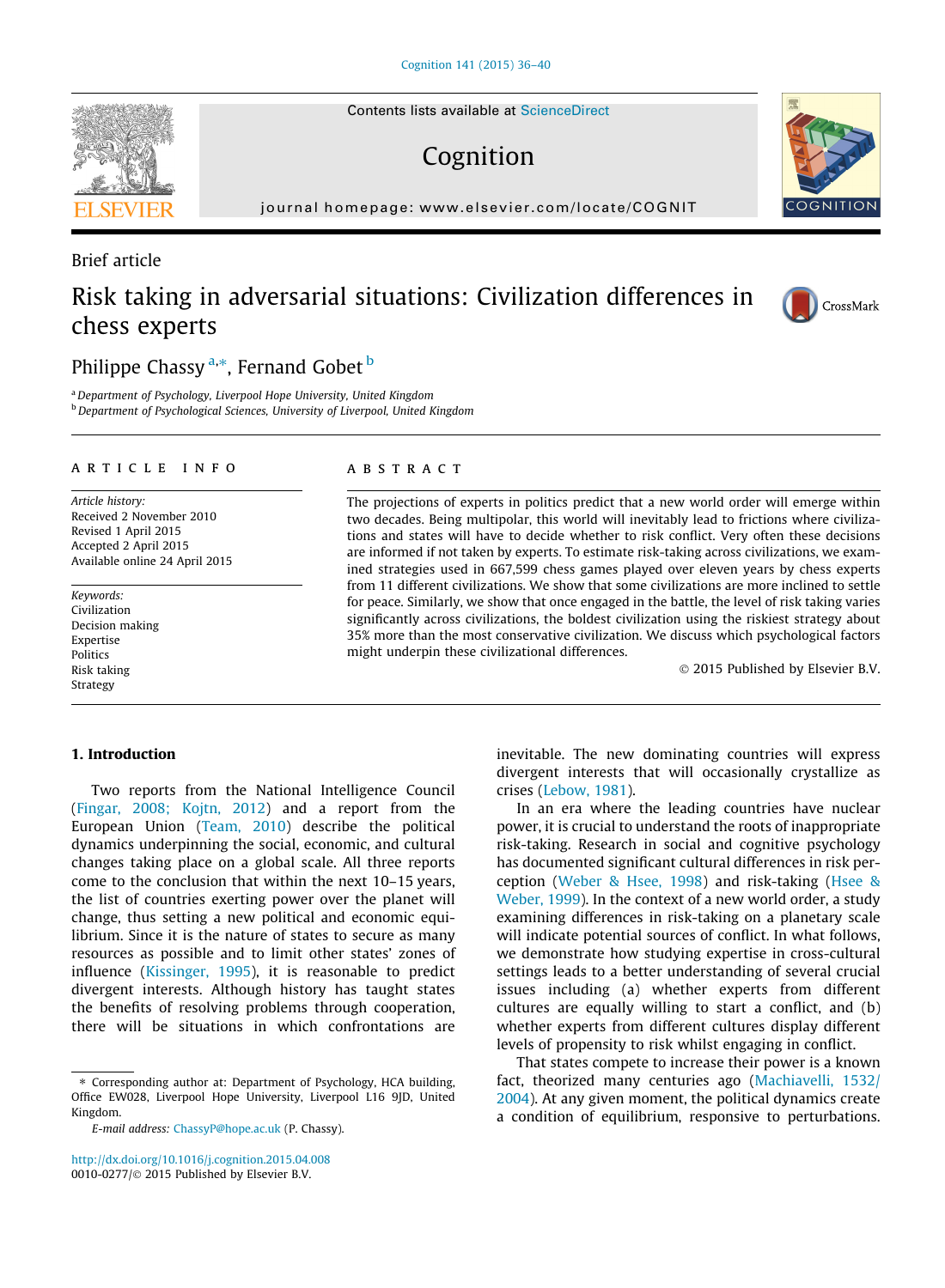Significant tensions between states emerge when a state is willing to change the equilibrium [\(Jervis, 1976](#page-4-0)). How an international crisis develops has been discussed by [Lebow \(1981\)](#page-4-0). Lebow distinguishes three types of crisis, each of which reflects a different attitude to engaging in armed conflict. In the first case called ''hostility'', the crisis is the result of frank, direct aggression. This type of crisis reflects a state's will to attack taking all risks to engage in battle. The second kind of crisis, termed ''spinoff'', refers to a third party's involvement in an ongoing crisis. The last type of crisis, termed ''brinkmanship'', refers to cases where bluff is used by one state to put pressure on another. If both states are willing to settle down, then peace should be agreed without conflict. The aggressor will acquire minimal gain and the victim will endure minimal loss. These three strategies characterize how a state can deal with a crisis.

Our understanding of political crises would dramatically improve if we could discover the differences in risk tolerance between civilizations<sup>1</sup>. Which strategy a state adopts depends upon how the situation is framed in terms of benefits and losses. In an especially insightful application of prospect theory ([Tversky & Kahneman, 1992](#page-4-0)), [McDermott](#page-4-0) [\(1998\)](#page-4-0) demonstrates that deciders facing complex, adversarial situations essentially frame the whole situation as being globally positive or negative. When the situation is positive, individuals making economic decisions tend to be risk-avoidant in order to keep the benefits. However, when the situation is considered negative, individuals adopt a loss aversion attitude and engage in risk-taking behaviours ([Kahneman & Tversky, 1984\)](#page-4-0). [McDermott \(1998\)](#page-4-0) shows that world leaders follow a similar pattern of behaviour when making political decisions. In parallel, cross-cultural differences in risk-taking have been extensively documented ([Ali, 1993; Li, Bi, & Zhang, 2009; Ortwin & Rohrmann,](#page-4-0) [2000; Tse, Lee, Vertinsky, & Wehrung, 1988\)](#page-4-0). These differences are rooted in cultural values ([Douglas & Wildavsky,](#page-4-0) [1982](#page-4-0)). Values frame the situation, ultimately impacting upon the individual's perception of the situation as globally in the region of gains or losses. Since different cultures hold different values ([Schwartz, 2004](#page-4-0)), we predict that perceptions of an adversarial situation will vary between cultures and thus risk-taking attitudes will also differ.

Following this reasoning, we make two predictions. First, in the case of conflict, civilizations will take different levels of strategic risk. Second, the willingness to engage in direct confrontation changes across civilizations, causing some civilizations to take a more peaceful approach.

Any empirical study aiming to test risk-taking on a planetary scale faces considerable methodological challenges. First, the domain should include situations of conflict with real-world consequences for the parties involved. Second, for the comparison of risk-taking to be valid, the same options should be available (e.g., avoiding conflict or fighting). Third, the measure of expertise should be valid across all countries, so that variations between civilizations cannot be accounted for by differences in training and experience. Fourth, the domain of study should allow the collection of data worldwide. We used chess as the domain as it meets all of these requirements. Chess is played with the same rules worldwide, which ensures that the same strategic options are available to all players. The ranking system in chess is valid internationally, ensuring that comparisons of expertise levels between countries or continents are not biased [\(Elo, 1978\)](#page-4-0). Finally, competitive games played in tournaments have been compiled in databases that are available to researchers.

# 2. Method

### 2.1. World segmentation

As indicated above, several studies have documented that cultural differences in risk-taking might reflect cultural differences in values. In line with this result, and as a proxy for civilizations, we used [Huntington's \(1996\)](#page-4-0) segmentation of the planet according to cultural values: African, Buddhist, Ethiopian, Hindu, Japanese, Jewish, Latin, Muslim, Orthodox, Chinese, and Western. For a similar approach empirically implementing Huntington's concept of civilization, see [Charron \(2010\)](#page-4-0) and [Chiozza](#page-4-0) [\(2002\).](#page-4-0) The civilizations were chosen according to map 1.3 (pp. 26–27) in [Huntington \(1996\)](#page-4-0) and the surrounding text. In cases where states are home to more than one civilization, we selected the dominant civilization by using the information (mostly about religion) provided by CIA's World Factbook [\(https://www.cia.gov/library/publica](https://www.cia.gov/library/publications/the-world-factbook/)[tions/the-world-factbook/\)](https://www.cia.gov/library/publications/the-world-factbook/). We used the nine civilizations reported as such in [Huntington \(1996\),](#page-4-0) plus two isolated countries, Israel and Ethiopia, about which the book's description is ambivalent.

## 2.2. Measure of risk

As is customary [\(Damodaran, 2007\)](#page-4-0), we defined risk as the standard deviation ( $\sigma$ ) around the expected value ( $\mu$ ). Based on the extensive chess literature, one can categorize openings in 3 main groups: (a) Pawn to King 4 (1.e4), (b) Pawn to Queen 4 (1.d4), and (c) other first moves (Matanović, Molorović, & Božić, 1971). We used the Fritz and a complement Big database 2010 [\(Morsch, 2009](#page-4-0); hereafter, Fritz database). Fritz database contains 1,546,292 complete games played between 1625 and 2009. The analysis of the pattern of wins, draws and losses shows that  $\sigma$  was 41.45%, 40.02%, and 40.64%, for 1.e4, 1.d4, and the other first moves, respectively. As predicted, the three types of openings involved a different degree of risk, F(2, 1,546,289) = 1004.81,  $p < 10^{-280}$ . We can therefore call these three classes of openings ''risky'', ''conservative'', and ''mixed''.

### 2.3. Games and procedure

To examine civilization differences in risk-taking and engagement in conflict, we selected recent games to reflect the distribution of cultural values over the planet. We

 $1$  In this paper, we use the term "civilization" to refer to a group of states sharing similar values.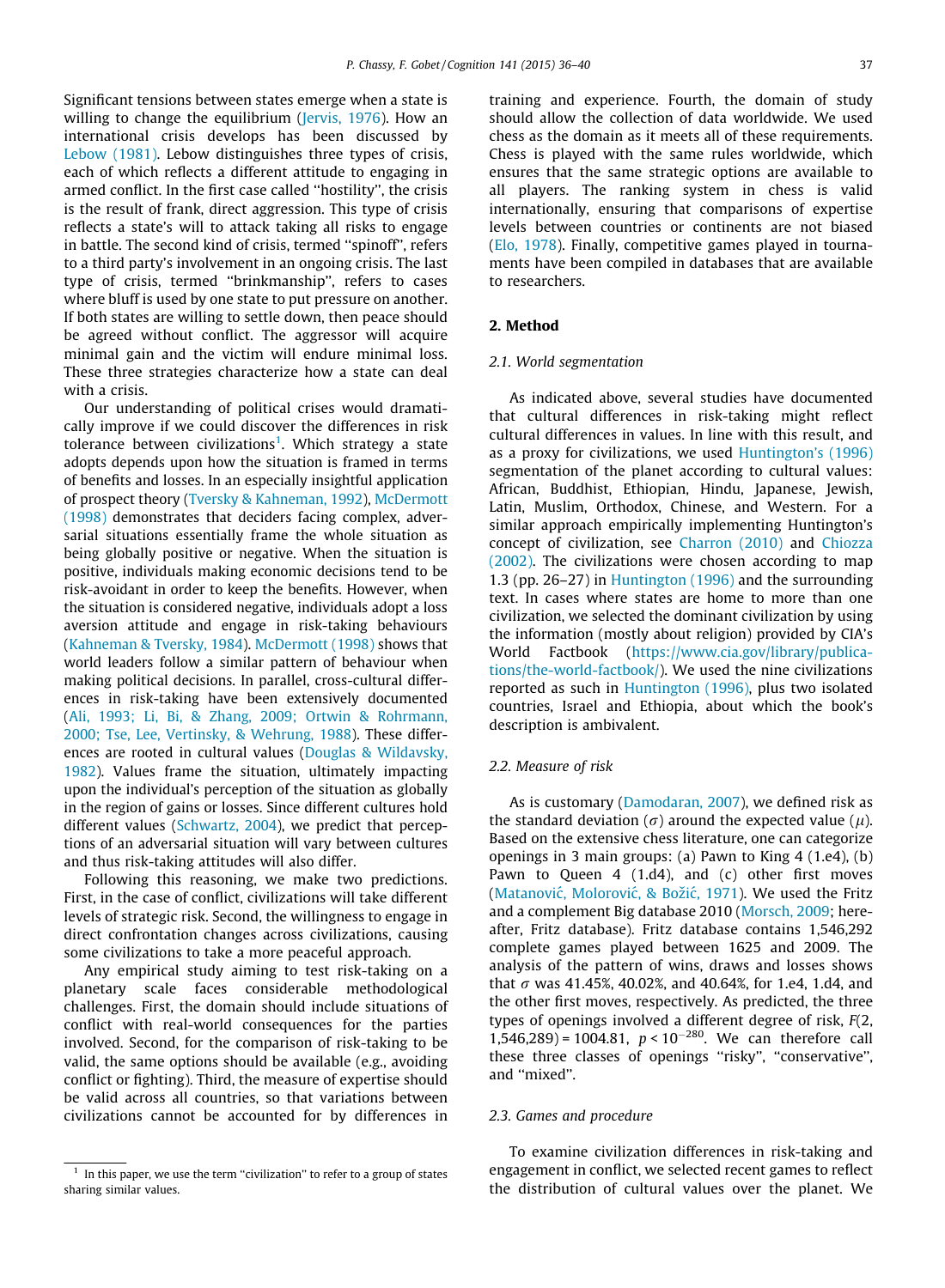extracted all the games from expert players (Elo  $\geq 2000$ ) over an eleven-year period (1999–2009; N = 705,918 entries). Incomplete records were excluded, yielding a final sample of  $N = 667,599$  games. Limiting our analysis to experts ensures that the selected individuals have the skill necessary to meaningfully adopt a risk strategy. After selecting the games, we downloaded players' personal data from the October 2008 rating list of the International Chess Federation site [\(www.fide.com](http://www.fide.com)). Combining the information extracted from the game and affiliation databases allowed us to establish country of affiliation for each player, and thus to allocate each player to a civilization. To ensure statistical power, only civilizations with more than 1000 games were retained. This procedure led to the exclusions of games from the Ethiopian  $(N = 19)$  and Japanese ( $N = 295$ ) civilizations. Strategic choice was then determined by considering the first move in each game. Note that there was no age difference between the civilizations for any of the three types of strategy: risky strategies,  $F(1,9) = 1.05$ ,  $p = .33$ ,  $MSE < 0.01$ , conservative strategies,  $F(1,9) = .47$ ,  $p = .51$ , MSE < 0.01 and mixed strategies,  $F(1,9) = 1.39$ ,  $p = .27$ ,  $MSE < 0.01$ .

#### 2.4. Organization of results

As mentioned above, [Lebow \(1981\)](#page-4-0) distinguishes three different types of crisis: spinoff, brinkmanship, and open aggression. Open aggression constitutes the normal situation in chess and is the focus of this study. While spinoff and brinkmanship do not have direct parallels in chess, another behaviour is of considerable interest with respect to risk: agreeing on a draw early on in the game without any real fight, a behaviour called ''grandmaster draw''. In line with these considerations, the results are divided into two sections. In the first section, we will focus on cultural differences in risk-taking during open aggression. In the second section, we analyze civilization differences in avoiding conflict.

### 3. Results

#### 3.1. Open aggression

Table 1 reports the number of observations as a function of civilization and strategy. A striking result is that some civilizations have many more observations than others. Statistical analysis shows that civilizations make

Table 1 Number of observations for all civilizations ( $N = 667,285$  games).

different use of strategies,  $\chi^2(16, N = 667, 285) = 2261.92$ ,  $p < .001$ . Following this analysis, we present the variations across civilizations. [Fig. 1](#page-3-0) shows the proportion of risky, conservative and mixed strategies for each civilization, with the civilizations being sorted by increasing level of risk.

Players from the Jewish civilization are the only predominantly risk-avoidant players, with a usage proportion of the conservative strategy superior to 50% and a lower use of risk-taking strategies (42.21%). Players from the Chinese and Orthodox civilizations are not predominantly risk-seeking, as indicated by a proportion of use inferior to 50%, and use conservative and mixed strategies. All other civilizations predominantly use the risky strategy, showing that experts preferentially adopt a risk-taking strategy in adversarial situations. The civilization displaying the bolder approach to risk is the Buddhist civilization, with 56.94% of games using the risky strategy. Hence, the percentage difference (14.73%) between the Buddhist and Jewish civilizations indicates that the Buddhist civilization uses risk-taking strategies almost 35% ((56.94–42.21)/ 42.21) more than the Jewish civilization. It is worth noting that since civilizations make different use of mixed strategies, the use of conservative strategies does not mirror the use of risky strategies.

## 3.2. Avoiding conflict

This section examines the differences in agreements of early draws (before move 15) between experts of the same class over the whole year 2009. A highly-ranked player agreeing a draw with a much weaker opponent would lose a significant number of Elo points. Hence, early draws are usually agreed by players of equal level. We distinguished between four classes of players: Experts (2000–2199 Elo), Masters (2200–2399 Elo), International players (2400– 2599 Elo), and World class players (2600–2799 Elo). We analyzed the games where both players belonged to the same class.

[Fig. 2](#page-3-0) shows that the proportion of early draws never reaches 10%. This proportion differs significantly among civilizations,  $\chi^2(8, N = 43,601) = 101.62, p < .01$ . While some civilizations are absolutely reluctant to choose the diplomatic output (i.e., Buddhist), others concede a rapid draw in about one game out of twelve (i.e., Orthodox). Analyzing the data across skill levels reveals civilization differences in conflict avoidance at all levels except

|          | Risky            | Conservative     | Mixed           | <b>TOTAL</b> |
|----------|------------------|------------------|-----------------|--------------|
| Western  | 186,194 (50,75%) | 140,411 (38.27%) | 40,260 (10.97%) | 366,865      |
| Latin    | 21,091 (54.58%)  | 13,527 (35.01%)  | 4025 (10.42%)   | 38,643       |
| African  | 676 (52.69%)     | 477 (37.18%)     | 130 (10.13%)    | 1283         |
| Muslim   | 15,008 (52.94%)  | 10,818 (38.16%)  | 2521 (08.89%)   | 28,347       |
| Chinese  | 5849 (46.02%)    | 5686 (44.73%)    | 1176 (09.25%)   | 12,711       |
| Hindu    | 9331 (54.57%)    | 6,296 (36.82%)   | 1471 (08.60%)   | 17.098       |
| Orthodox | 91,363 (47.76%)  | 81,289 (42.49%)  | 18,649 (09.75%) | 191.301      |
| Buddhist | 1173 (56.94%)    | 775 (37.62%)     | 112 (05.44%)    | 2060         |
| Jewish   | 3789 (42.21%)    | 4477 (49.87%)    | 711 (07.92%)    | 8977         |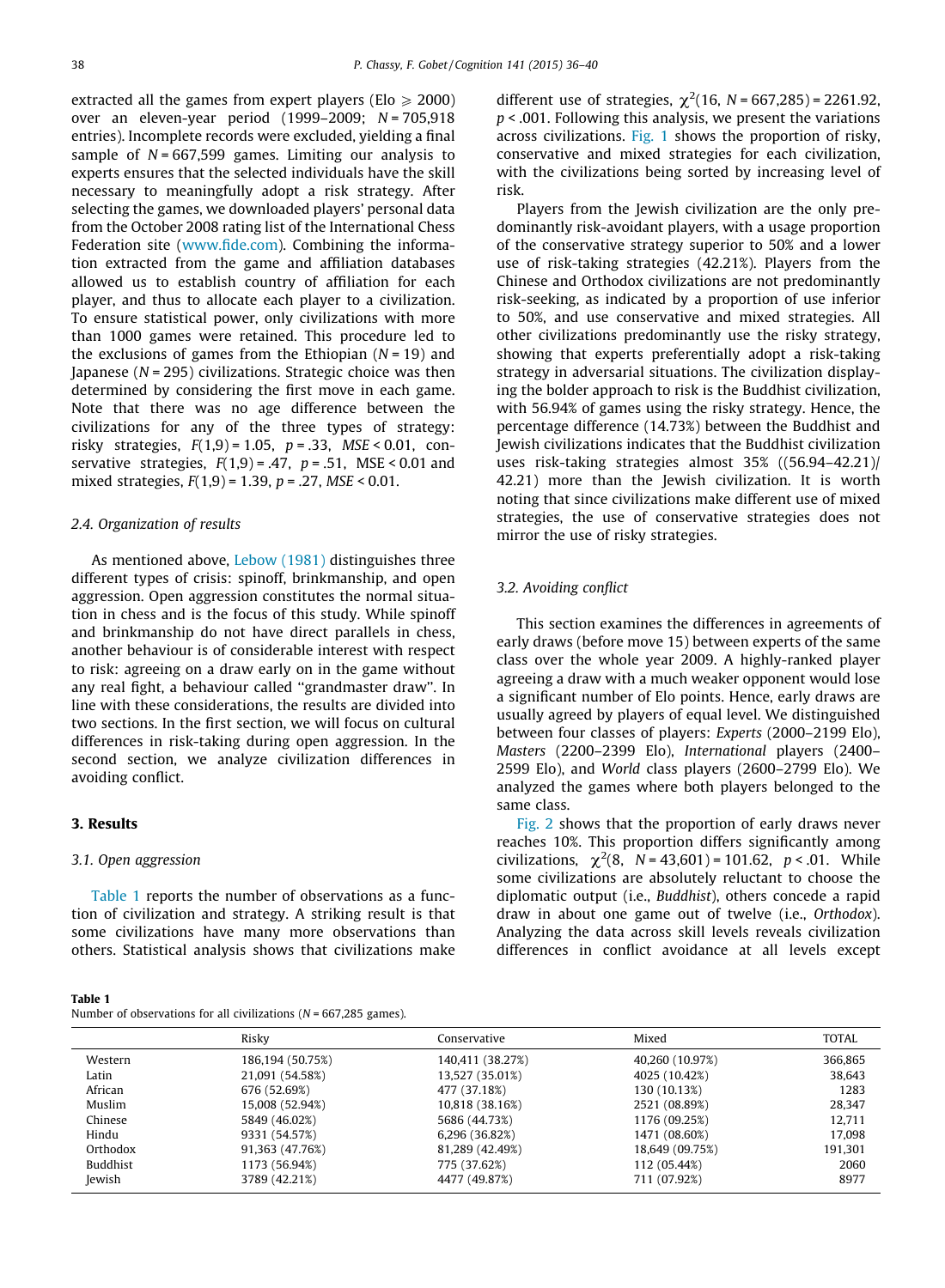<span id="page-3-0"></span>

Fig. 1. Proportion of risky, conservative and mixed strategies as a function of civilizations.



Fig. 2. Percentage of games played that ended in a draw before move 15 as a function of civilization.

world-class, where players of all civilizations make the same use of rapid draws: Experts,  $\chi^2(8, N = 13,433)$  = 38.11,  $p < .01$ ; Masters,  $\chi^2(8, N = 14, 164) = 46.94, p < .01$ ; International,  $\chi^2(8, N = 12,618) = 57.66, p < .01;$  and World,  $\chi^2(6, N = 3386) = 5.98$ , p = .43. World-class players are the only players not demonstrating any civilization differences in reluctance to engage in battle.

# 4. Discussion

This study aimed to reveal cross-civilization differences on a planetary scale. The results have supported our two hypotheses: First, experts in different civilizations take different levels of strategic risk; and second, experts in different civilizations display different levels of willingness to engage in a conflict. Taken together, these results shed new light on the influence of values on risk-taking.

Our results reveal that experts in different civilizations take different levels of risk when facing a situation characterized by a high level of uncertainty. The extreme cases illustrate the differences: Buddhist experts used the riskiest strategy nearly 35% more than Jewish experts. Considering that the starting position in chess is always the same and that all players in this study were experts, we would speculate, in line with [McDermott's \(1998\)](#page-4-0) approach, that the decision of taking a risky or conservative approach rests upon the initial framing of the situation. Within this theoretical approach, the fact that players take high levels of risk when playing White indicates their perception of the situation as globally negative. This conclusion comes in stark contrast with chess theory which predicts an advantage for the player having White [\(Mednis, 1982](#page-4-0)). An explanation of this discrepancy is that gains are not perceived to counterbalance potential losses. Due to the fact that losses loom larger than gains [\(Kahneman & Tversky, 1984](#page-4-0)), situations where the outcome can be positive or negative usually lead to riskseeking attitudes. Yet, the level of risk taken varies significantly across civilizations, indicating that other variables modulate the framing of the initial position.

A key variable influencing framing concerns the values that civilizations hold. Values have been demonstrated to influence the perception of risk [\(Hsee & Weber, 1999](#page-4-0)). Some civilizations might reward risk-taking more than others. From this perspective, it is not the perception of risk that differs but the level of risk tolerance. A second variable of relevance is the will to change the status quo [\(Jervis, 1976\)](#page-4-0). Cultural values in some civilizations might reward engagement in battle ([Fox, 2004](#page-4-0)). Players' intentions are thus also crucial to risk-taking. Many conflicts have arisen due to misread intentions. For example, in 1914, Germany did not read the allies' intentions properly, which contributed crucially to the spiral of events that eventually led to the First World War ([Lebow, 1981](#page-4-0)). Considering the evolution of international tensions, a misreading could lead to dramatic consequences. For example, a recent analysis has suggested that the perception of China as very assertive may stem from the media and as such does not have a clear ground [\(Johnston, 2013](#page-4-0)). Such a misreading of China's attitude may lead decision makers in other countries to erroneously frame their relationship with China and thus take unnecessary risks. Further research will have to investigate which cultural values modulate the risk tolerance to engage in a conflict.

In line with differences in strategy choice, the results on early draws have also highlighted key differences across